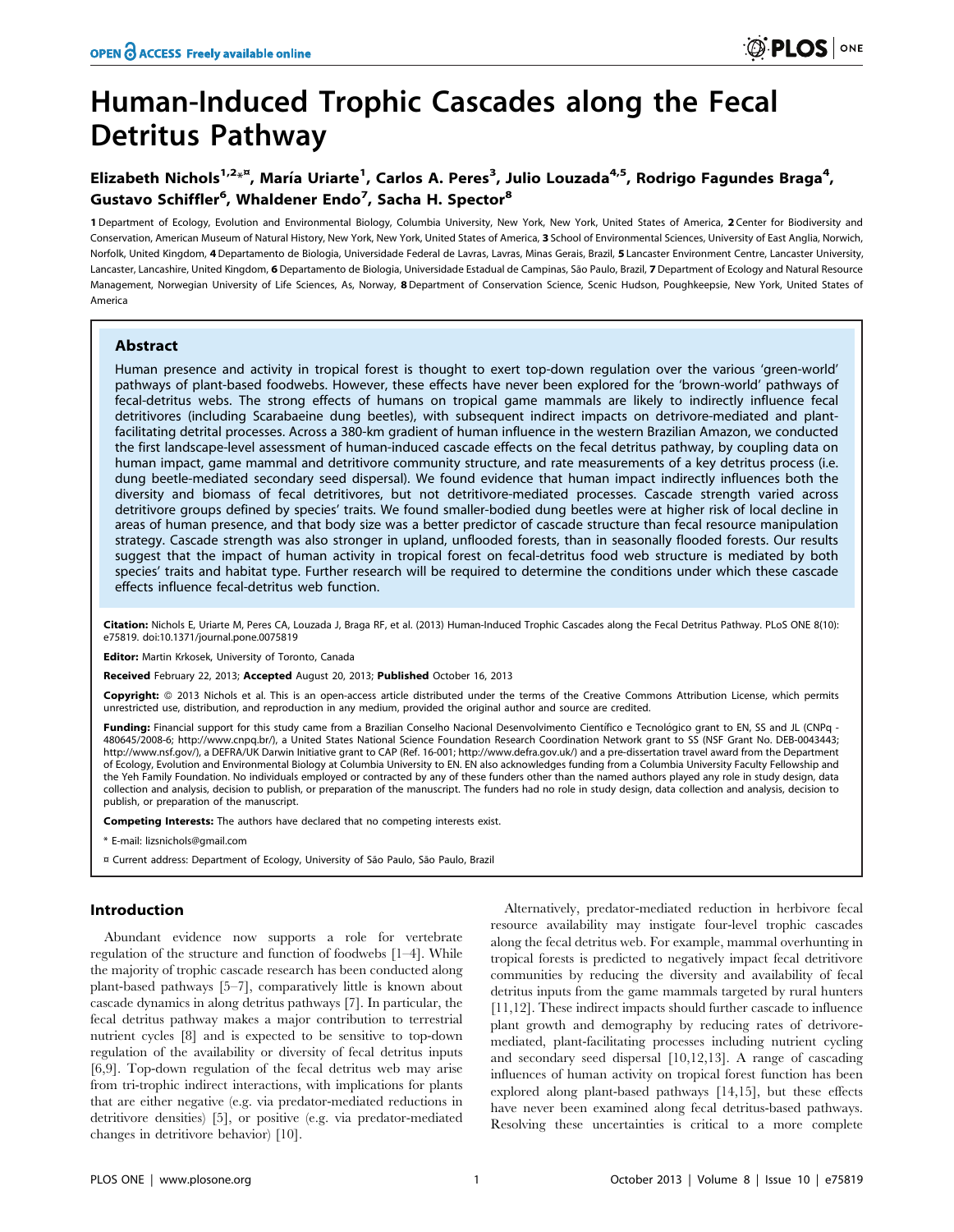understanding of the ecological impacts of human activity in tropical forests.

Along a 380-km gradient of human impact along the Jurua´ River in the western Brazilian Amazon (Fig. 1), we quantified the influence of human activity on a four-level fecal detritus-based pathway, composed of game mammals, fecal detritivores (i.e. Scarabaeine dung beetles), and fecal detritus process rates (i.e. dung beetle-mediated secondary burial of excreted seeds) [16]. We relied on these data to address two related questions.

First, does human activity in tropical forest influence the community structure of fecal detritivores by decreasing the availability and diversity of mammal fecal inputs? The ability of trophic cascades to substantially alter the biomass or diversity of entire trophic levels (i.e. community-level cascades) remains controversial [17]. Community-wide cascades are considered unlikely in tropical terrestrial habitats [17,18], as high spatial heterogeneity and high species and trait diversity [19–21] may lead to compensatory responses that mask the detection of community-level change [19]. However, top-down regulation of the fecal detritus web may result in community-level responses by fecal detritivores, given their strong dependence on game mammal feces [11,12] and the lack of density or biomass compensation in perturbed dung beetle communities, particularly within the Neotropics [33].

Alternatively, the strength of trophic cascades may be driven by variation in values of species' trait important for trophic interaction [22–25]. Human activity-mediated reductions in the availability and diversity of game mammal feces are hypothesized to disproportionately penalize larger-bodied species whose reproductive output is most closely associated with the large fecal



Figure 1. Map of study region. Panels show location of: (top left) the state of Amazonas within Brazil, (top right) the two focal reserves within the state of Amazonas, and (bottom) the distribution of sampled communities (white circles) and settlement size (scaled to size of circle) within and immediately adjacent to the two focal reserves (the Médio Juruá Extractive Reserve and the Uacarí Sustainable Development Reserve). Shaded and white areas indicate terra firme and várzea forest, respectively.

doi:10.1371/journal.pone.0075819.g001

deposits of large-bodied game vertebrates [12]. Fecal resource decline may also differentially influence dung beetle species with different morphologies associated with feces handling and relocation (nesting). Species with 'tunneler' and 'dweller' strategies appear to be morphologically equipped to manipulate the soft fecal masses produced by those large-bodied primates that are targeted by rural hunters [26]. In contrast, 'roller' species commonly manipulate small, pelleted feces, and may more easily handle the feces of non-hunted, smaller-bodied mammals.

Second, can human impact-mediated trophic cascades influence a key detrital process - the secondary dispersal by dung beetles of seeds excreted in mammal feces? We used a field experiment to quantify the proportion of seeds buried by detrivores across a gradient of human impact. We expected that (i) heavier human impact would be correlated with reduced seed burial rates due to the indirect influence of hunting on community-level dung beetle biomass and diversity, (ii) the negative effects of human impact would be disproportionately strong for the largest sized seeds [27], and that (iii) the biomass of large-bodied beetle species would be most strongly correlated with seed dispersal rates across all seed sizes [36].

To better understand the generality of top-down trophic processes in fecal detritus webs, we explored these questions across two common Amazonian forest types. Upland forests (terra firme) represent the dominant forest type across the Amazon, and are associated with heavily leached and oligotrophic soils. Seasonally flooded forests (várzea) along white-water rivers account cover roughly 180,000 km<sup>2</sup> of the 7 million km<sup>2</sup>  $(2.6\%)$ of the Amazon basin [28]. These forests differ dramatically in several factors that may influence cascade strength, including edaphic productivity [29,30], vertebrate diversity [29,31] and the seasonality and intensity of human resource use and access [32], including patterns of hunting and fishing [33].

# Methods

#### Study area

The study was conducted along the Juruá river in the municipal district of Carauari, state of Amazonas, Brazil. The regional vegetation is classified as lowland tropical forest, encompassing a mosaic of 17.9% of várzea forest and 80.6% of terra firme forests on higher elevations (Fig. 1; [34]).

Data on mammal and dung beetle communities and seed burial rates were collected across a total of 26 sites located within and immediately adjacent to two multiple-use protected areas: the Médio Juruá Extractive Reserve (ResEx; 253,227 ha) and the Uacari Sustainable Development Reserve (RDS; 632,949 ha). These reserves are contiguous and bisected by the Juruá River, a large white-water tributary of the Amazon (Solimões) River (Fig. 1). The two reserves share near-identical extractive histories and ecological, socioeconomic and cultural contexts [35,36]. Elevation across the study region ranges from 65 to 170 masl. Meteorological data collected daily at the Bauana Ecological Field Station near the center of the study landscape indicated that the mean annual rainfall in 2008–2009 was 4,154 mm. Rainfall is strongly seasonal, with a rainy season from December–May and a persistent flood pulse from January to June.

Within the reserve system, approximately 4,100 local residents are distributed across 74 variable-sized human settlements. Adjacent to the reserve system lies the municipal town of Carauari and the satellite community of Riozinho, with a total estimated population of 25,200 [37]. Reserve residents variously engage in hunting, fishing and forest extraction as well as small-scale agriculture for both local subsistence and commerce [32].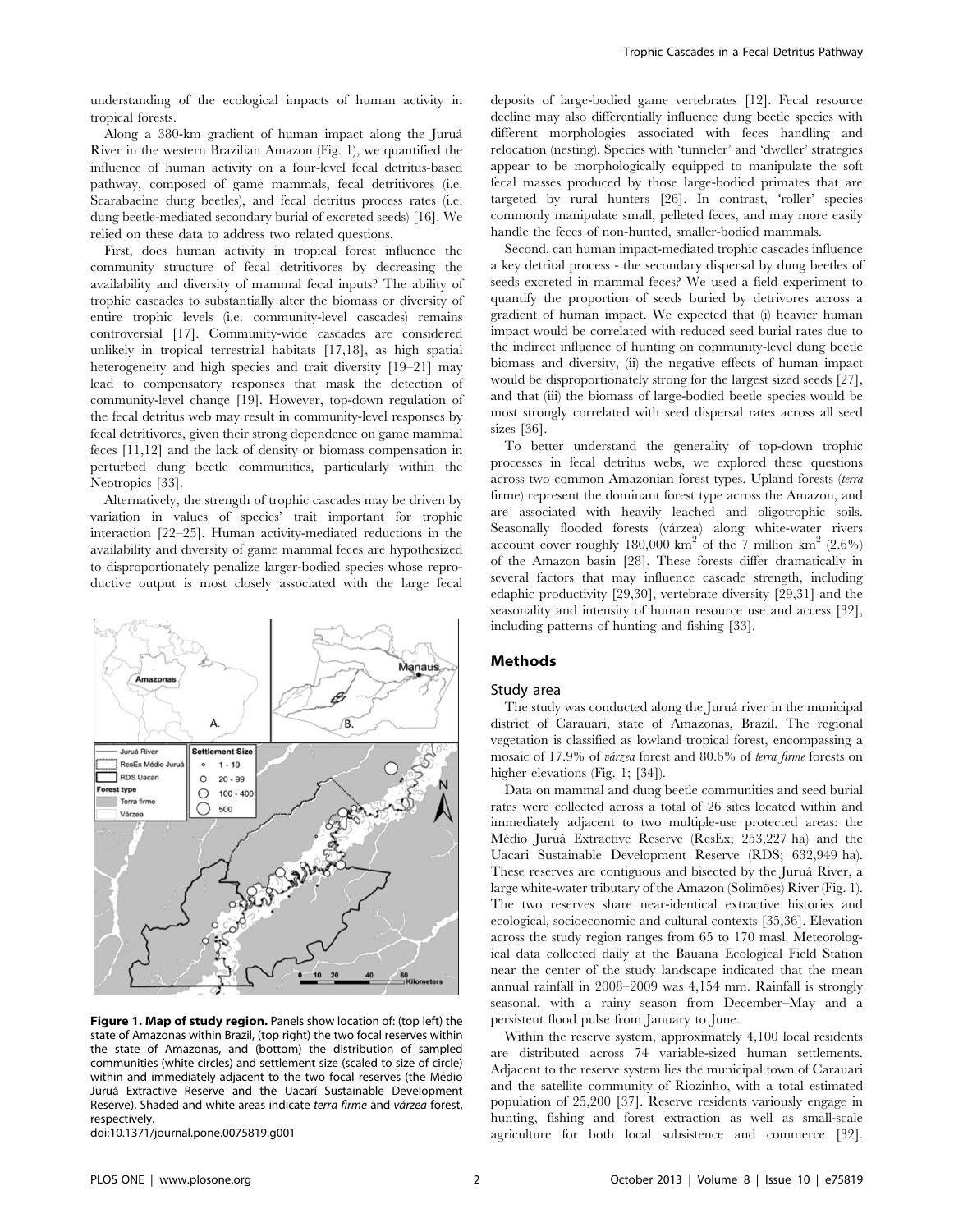Subsistence hunting is legal in Brazilian multiple-use protected areas and reserve residents hunt with shotguns to supplement an otherwise fish and manioc-based diet.

#### Human impact

Human impact was represented as the size of each permanent human settlement (i.e. number of households) nearest each census transect [41]. This measure of human influence on wildlife acts as a proxy for the diversity of ways in which humans impact multispecies game communities, including population response to current and historical human hunting pressure [38], the inducement of avoidance behaviors in game species exposed to human hunting [23], and the impact of localized land-use change [39]. Both settlement age and size (i.e. number of households or hunters) have been successfully used as proxies for the influence of humans on game mammal populations [38,40–42], and provide an estimate of the magnitude of exploitation pressure that is independent of the status of hunted populations [26,43,44], hunting effort (e.g. hours hunting/ $km^2$ ) [45,46], frequency [47] or biomass offtake [48]. While human settlement age is often a stronger predictor of game mammal responses [38] than settlement size [26], the dynamism of human settlement patterns in this study region [36,49] precluded the accurate use of settlement age as a proxy for human impact. In this study region, settlement size was inversely correlated with straight-line distances to the nearest urban center (Carauari,  $r_{25} = -0.59$ , p = 0.001).

#### Mammal Surveys

Between January 2008 and December 2010, medium and largebodied  $(\geq 1 \text{ kg})$  terrestrial mammal assemblages were characterized using standardized line-transect surveys across a total of 26 sites (terra firme forest  $N = 15$ , várzea forest  $N = 11$ ) distributed across the study region [50]. Medium to large-bodied mammals represent the preferred game species among traditional hunters [38] and account for a disproportionate fraction of the total vertebrate biomass in tropical forests [51]. Each transect of 4,500–5,000 m in length (mean length:  $4,817 \pm 337.3$  m, n = 26) was surveyed both in the morning and afternoon, over a period of 4–5 consecutive rainless days every month by a trained field assistant from the nearest village, at a mean velocity of 1.2 km/h [50]. Species identity, group size and location were recorded for each encounter. Data on mammal individuals were pooled across space (i.e. along the transect length) and time (i.e. across all census events, 2008–2010), and divided by the total number of kilometers walked, resulting in estimates of abundance corrected for sampling effort for each species observed. For social species, when the number of individuals in a group encounter could not be estimated in the field, the mean group size for that species from the same season and transect was used.

#### Dung Beetle Surveys

Dung beetles (Coleoptera: Scarabaeidae: Scarabaeinae) were sampled using standardized baited pitfall traps (20 cm diameter, 15 cm depth) buried flush with the ground and baited with 20 g of fresh human dung. Human feces are routinely used as standardized collection protocol in Neotropical dung beetle biodiversity studies [52], as they attract species beetles known to use both primate, herbivore and omnivore feces [53], are frequently reported to attract a wider breadth of species and higher community biomass than other fecal bait types [53–55], and are consistently availability in remote study regions, permitting a minimum level of methodological consistency between studies.

In each of 15 terra firme and 11 várzea forest sites, a total of 15 traps were placed every 50 m along linear transects, beginning at the 400 m mark of the same transect used for surveying mammals. These trail segments were those nearest to local communities along each transect, thereby maximizing any spatial effects of human activities on the fecal detritus system. Trapping was conducted twice at each site, coinciding with the late-dry (August– September 2009) and early-wet seasons (December–January 2010). Fewer sites were sampled in the wet season due to accessibility issues (terra firme  $N = 10$ , várzea  $N = 8$ ). Traps were operated for one 24-h period at each site. Captured specimens were separated to species [56]. Dung beetle body mass is a particularly important trait for understanding response to resource availability [9], habitat change [57] and influence on ecological functions, specifically seed dispersal [58]. Body mass estimates for each species were obtained by weighing between 1 and 30 individuals on a balance accurate to  $0.0001$  g after drying in a constant-temperature oven at  $60^{\circ}$ C for one week. Nesting strategy information was obtained from the literature and corroborated by experts [57]. Three principal nesting strategies are recognized: paracoprid (i.e. tunneler) species locate their nests underneath the fecal deposit; telocoprid (i.e. roller) species locate their nests at great horizontal distances from the fecal deposit; and endocoprid (i.e. dweller) species nest directly within fecal deposits [59].

# Seed Burial Rates

We set up a seed burial experiment the day before dung beetles were sampled. The sampling protocol consisted of establishing four circular, 1 m diameter mesocosm plots, spaced 100 m apart, and located within the first 400 m of transects used to survey mammal and beetles. Due to logistical constraints, we only measured seed burial within *terra firme* forest ( $n = 15$ ) transects, and within the dry season. The border of each mesocosm arena was delimited by a mesh fence (approximately 15 cm tall plastic netting), and at the center of each mesocosm, we placed a single 150 g experimental fecal deposit of fresh human feces. Each fecal deposit was mixed with 70 plastic seed mimics in three size classes (1 cm diameter,  $N = 10$ , 10 mm diameter,  $N = 20$ , 5 mm diameter,  $N = 40$ ). Seed mimics (rather than real seeds) are an ideal proxy for real seeds in tropical forest, as they are not subject to rodent or ant seed predation or removal and have similar burial rates by beetles [16]. This study design allows dung beetles to freely enter the mesocosm, and engage in the feeding and reproductive activities that translate into feces removal and seed burial, while preventing the removal of brood balls by species with a 'rolling' nesting strategy. After a 24-h exposure period to the dung beetle community, we measured the number of seed mimics of each size class buried  $\geq 1$  cm under the soil surface. Further details and images of mesocosm setups can be found in Braga et al. (2013).

All necessary permits were obtained for this work from the Brazilian Council Scientific and Technological Development (CNPq) and the Brazilian Institute of Environment and Renewable Natural Resources (IBAMA) under SISBIO permit 16620-1. Collections took place in lands within sustainable development forest reserves, under the jurisdiction of State of Amazonas Secretariat for the Environment and Sustainable Development (SDS-CEUC) and the Chico Mendes Institute of Biodiversity Conservation (ICMBio). No protected species were captured, sampling of all mammal species were restricted to non-invasive line-transect censuses, and no primates, rodents, ungulates (or indeed any mammals at all) were handled during the study.

### Data Analysis

We examined the evidence for three distinct cascade structures, represented as either community-level (Fig. 2a, d) or trait-defined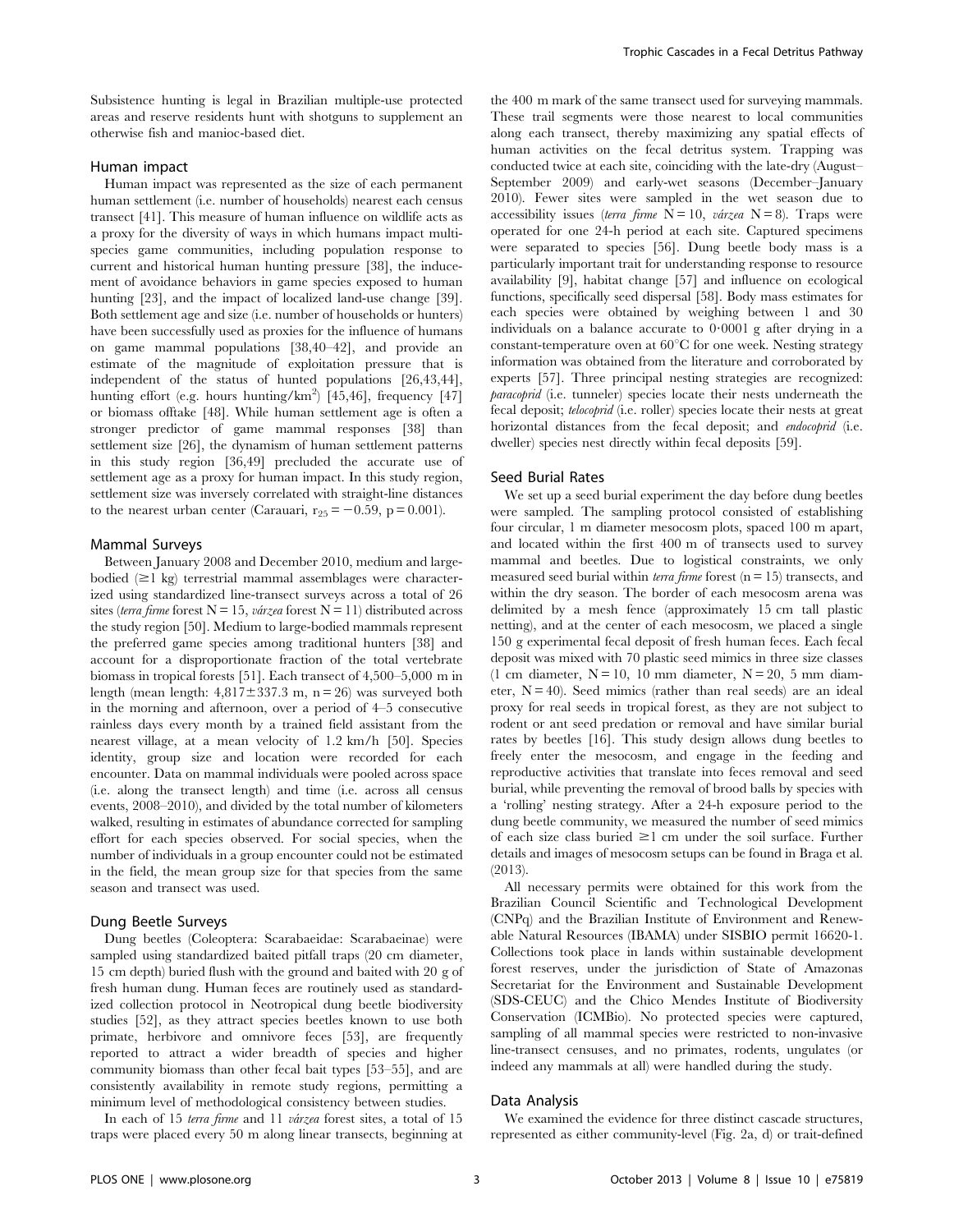cascades (Fig. 2b, c, e, f). Each hypothesis was examined with two dung beetle metrics (i.e. species richness and total biomass) and analyzed separately for the two forest types (terra firme and várzea). We explored all models with both multiple generalized linear mixed models (GLMM) and generalized multilevel path analysis (GMPA) to examine the causal support for overall cascade structure with statistical controls [60].

To examine community-level cascades with generalized multiple linear mixed models, we modeled (i) game mammal abundance as a function of human impact (i.e. settlement size), (ii) dung beetle community species richness or biomass as a function of human impact and game mammal abundance, and (iii) the probability of seed burial as a function of human impact, game mammal abundance and dung beetle species richness or biomass. To discern which dung beetle community attribute (i.e. species richness or biomass) best explained seed burial probability, we compared two separate models including either beetle species richness or biomass with AIC-based model comparison.

To examine trait-defined cascades with a GLMM approach, we re-ran these same models after separating both the dependent and independent variables into groups defined by species traits relevant to trophic interactions. We separated game mammals into broad taxonomic groups (i.e. primate, ungulate and rodent) that both encounter differential selective hunting pressure (e.g. Jerozolimski and Peres 2003) and present distinct feces morphologies and deposition locations (i.e. arboreal vs. terrestrial) [9,61] for dung beetles. We separated dung beetles into two distinct trait groups based on body mass (i.e. small:  $\leq 0.1$  g and large:  $\geq 0.1$  g) and nesting strategies (i.e. roller, tunneler or dweller). For terra firme models that included seed burial, we separated seeds into size classes (i.e. small:  $2 \text{ mm} < 0.1 \text{ g}$ , medium 5 mm: and large: 10 mm). To discern which property of dung beetle community structure (i.e. species richness or biomass) and trait-defined pathway (i.e. body size or nesting strategy) best explained seed burial probability, we compared four separate models for each seed size class with AIC-based model comparison. All analyses used beetle data taken from the 10 traps farthest  $(\geq 300 \text{ m})$  from the nearest mesocosm used to measure function to avoid potential bias in beetle capture rates. Ungulates and rodents were excluded from várzea forest models due to their rarity in this dataset. All predictors were centered on their means to facilitate interpretation. For all models, we used appropriate error structures (i.e. Poisson or Binomial) and incorporated both season (i.e. wet or dry) and transect identity as random effects in an unreplicated, crossed design [62].

To additionally assess the causal influence of human impact on cascade structure, we used generalized multilevel path models (GMPA) to examine the support for overall cascade structure [60]. GMPA is a generalization of Shipley's d-sep test, wherein a generalized linear mixed model (GLMM) can be used to test a series of related claims of independence in a path diagram. The hypothetical causal structure defined by a DAG can be tested with directional separation tests (d-sep) that quantify if the proposed model corresponds to the patterns of dependence or independence in the data [63]. This d-sep approach involves first finding the 'basis set'  $B_U$  of independence claims implied by a DAG that express the full set of dependence and independence claims implied by the causal graph, when taken as a set (e.g. Table S6).  $B_U$  is obtained by listing each of the k pairs of variables  $(X_i, X_j)$  in a causal graph that lack an arrow between them and then conditioning each of those k pairs by the set of variables Z that are either a direct cause of  $X_i$  or of  $X_i$  (Table S6). The probability  $p_i$  associated with each of the k independence claims in B<sub>U</sub> is obtained using appropriate statistical tests (in our case, GLMMs). The overall hypothesized causal structure implied by the path diagram can then be tested by combining values of  $p_i$  using Fisher's test statistic C as:

$$
C = -2\sum_{i}^{k} \ln(p_i)C \tag{1}
$$

The proposed causal model is rejected if the P value associated with the C statistic is smaller than the specified  $\alpha$ -level (here,  $\alpha$  = 0.05) after comparison to a chi-square  $(\chi^2)$  distribution with 2k degrees of freedom. A significant  $P$  value supports a rejection of the proposed DAG, as it implies that the data depart significantly from what would be expected under such a causal model [60].



Figure 2. Three alternative trophic cascade structures along the detritus pathway in terra firme and várzea forest. Cascade structures are represented as either community-level (A, D) or trait-defined (B–F). Mammal abbreviations include: primate (P), rodent (R) and ungulate (U). Dung beetle size classes include: small (S) and large (L). Dung beetle nesting strategies include: tunneler (T), roller (R) and dweller (D). doi:10.1371/journal.pone.0075819.g002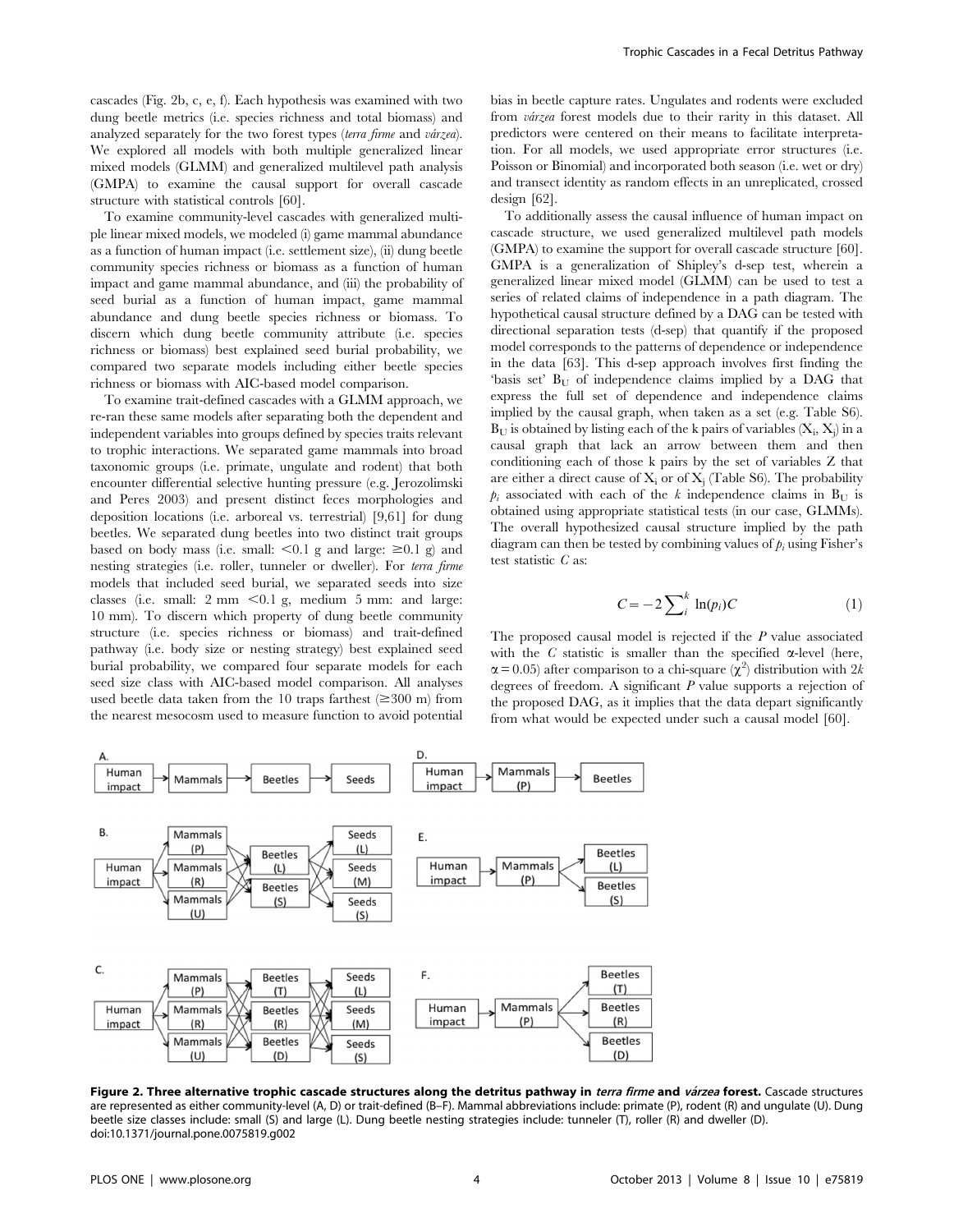We represented each of our three overall hypotheses about community and trait-defined trophic cascade structure with a DAG (Fig. 2) and tested the  $k$  independence claims implied by each proposed causal path models (see TS6). These GMPAs used identical model structures as the GLMMs described above. Values of  $p_i$  were taken from the P value associated with the t statistic for the regression coefficient of the composite variable. All analyses were conducted using the 'nlme' [64] package in the R environment [65].

#### Results

Across the 26 forest transects sampled for both mammals and dung beetles, we conducted a total of 8,430 km of mammal census walks  $(324 \pm 344 \text{ km}, \text{mean } \pm 1 \text{ SD}, \text{range } 80-1,260 \text{ km})$ . These transects were associated with 15 neighboring human settlements, varying in size from five to 500 households  $(78\pm25.9$  households, median  $\pm 1$  SD). Human communities adjacent to *terra firme* or várzea forest sites were similar in both size (terra firme  $22.5 \pm 29.5$ households, várzea  $19.3\pm23.3$  households, mean  $\pm$  SD, t<sub>23</sub>= 0.3,  $p = 0.76$ ) and distance to censused transects (terra firme  $0.78\pm0.39$  km, várzea  $0.84\pm0.35$  km, mean  $\pm$  SD, t<sub>23</sub> = -0.38,  $p = 0.78$ ).

Mammal surveys resulted in observations of 38 species (see Table S1). Primates accounted for 38% of all individuals detected, followed by rodents (18%) and ungulates (16%). Of all species encountered, 58% are considered hunted game species in the region (unpublished data). The mean number of mammal individuals encountered was similar between terra firme and várzea sites (terra firme  $1.27 \pm 1.4$ , várzea  $0.90 \pm 0.78$  individuals/km, mean  $\pm$  SD, t<sub>23</sub>= 0.8, p>0.1), while terra firme sites supported significantly higher mammal species richness (terra firme  $0.015\pm1.4$ , várzea  $0.009\pm0.78$  species/km, mean  $\pm$  SD,  $t_{22} = 3.2$ ,  $p = 0.004$ ).

A total of 10,819 dung beetle individuals in 90 species were captured (terra firme:  $N = 5,887$ ,  $S = 83$ ; várzea:  $N = 5,513$ ,  $S = 57$ ; see Table S2). Total beetle abundance per trap was higher in várzea forest (várzea:  $19.5 \pm 29.3$ , terra firme:  $15.4 \pm 15.0$  individuals, mean  $\pm$  SD, t<sub>445</sub> = -2.26, p = 0.001), while biomass and species richness were higher in terra firme (biomass: várzea  $0.5\pm0.41$ , terra *firme*  $0.73 \pm 0.53$  g, mean  $\pm$  SD, t<sub>727</sub> = 509, p<0.001; species richness: várzea 5.2 $\pm$ 3.3, terra firme 6.3 $\pm$ 3.9 species, mean  $\pm$  SD,  $t_{721} = 4.21$ , p = 0.001). There were no significant differences in mean individual beetle body mass between forest types (várzea:  $0.10\pm0.08$  g, terra firme:  $0.11\pm0.07$  g, mean  $\pm$  SD, t<sub>664</sub> = 1.83,  $p = 0.10$ . Dung beetle biomass and species richness per trap were significantly higher in the dry season (biomass: dry  $2.05 \pm 1.87$  g, wet  $0.89\pm856$  g, mean  $\pm$  SD, t<sub>560</sub> = 9.4, p $< 0.0001$ ; richness: dry 7.0 $\pm$ 3.9, wet 3.9 $\pm$ 2.4 species, mean  $\pm$  SD, t<sub>560</sub>= 11.0,  $p<0.0001$ ).

Most dung beetle species were diurnal (67%) and used a tunneling nesting strategy (58%). For our analyses, a total of 68 species were classified as 'small' (i.e.  $\leq 0.1$  g; 0.022 $\pm$ 0.02 g; mean  $\pm 1$  SD, range 0.0001–0.092 g) and 31 species as 'large' (i.e.  $\geq 0.1$  g; 0.256 $\pm$ 0.187 g; range 0.103–0.79 g). The distribution of nesting strategies across small and large species was similar, with the majority classified as 'tunnelers' (small: 64%; large: 68%), while 'rollers' represented 30% of small species and 20% of large species. The proportion of seed mimics (hereafter, seeds) removed by detritivores per forest site was greatest for large seeds, lowest for medium seeds and intermediate for small seeds (large  $0.22 \pm 0.27$ ; medium  $0.19 \pm 0.18$ ; small  $0.20, \pm 0.13$ , mean  $\pm$  SD; n = 15 for each).

# Generalized multiple linear mixed model approach

Community-level cascade structure. We found no evidence for community-level cascades in either forest type. Human impact was not associated with community-level mammal abundance (Figure S1, Table S3), dung beetle biomass or species richness (Table S4A, B). Mammal abundance was unrelated with dung beetle biomass and species richness in both *terra firme* and várzea forests (Table S4A, B).

The probability of community-level seed burial was equally well explained by models that included beetle biomass or species richness (Table S5A). In neither model was seed burial probability related to human impact, community-level beetle biomass or species richness or mammal abundance (all  $p > 0.05$ , Table S5B). However, seed burial rate was positively associated with the biomass of small-bodied dung beetles  $(z_{13} = 4.30, p < 0.0001)$  and ungulate abundance  $(z_{13} = 6.59, p < 0.0001)$ . Seed dispersal was further unrelated to the biomass of large-bodied dung beetles and rodents (all  $p > 0.05$ ) and negatively associated with primate abundance  $(z_{13} = -3.93, p < 0.0001)$ .

### Trait-defined cascade structures

Across trait-defined mammal groups, only hunted primates in terra firme forest showed a significant negative relationship with human impact  $(t_{13} = -1.18, p = 0.026$ ; all other p $> 0.05$ , see Table S3). Across beetle body-mass defined models in *terra firme* forests, rodent and ungulate abundances were unrelated to beetle body mass (all  $p > 0.05$ , see Table S3A). In *terra firme* forests, both the biomass and species richness of small beetle species were negatively correlated with human impact (biomass  $z_{244} = -2.76$ ,  $p = 0.006$ ; richness  $z_{244} = -2.50$ ,  $p = 0.013$ ; Fig. 3A, C), yet remained independent of the abundance of all three mammal groups (all  $p > 0.05$ , Table S4A). In contrast, the biomass and species richness of large beetle species were independent of human impact (all  $p > 0.05$ , Fig. 3b,d see Table S4B), yet positively correlated with hunted primate abundance (biomass  $z_{244} = 3.65$ ,  $p = 0.013$ ; richness  $z_{244} = 1.86$ ,  $p = 0.063$ ; Fig. 3). Both small and large beetles were unrelated to the abundance of hunted rodents and ungulates abundances (all  $p > 0.05$ , see Table S3A). Neither biomass nor species richness of small beetles in *várzea* forests were associated with human impact or primate abundance (all  $p > 0.05$ , see Table S4B). Finally, we found strongly positive relationships in terra firme forests between both beetle species richness and abundance  $(r_{13} = 0.95, p < 0.0001)$  and biomass  $(r_{13} = 0.86,$ p<0.0001), suggesting the absence of density or biomass compensation.

Across beetle nesting strategy-defined models, the biomass and species richness of all three strategies were independent of human impact in both terra firme and várzea forest (all  $p$  $>$ 0.05, see Table S4). In terra firme forest, the biomass of beetles with a 'dwelling' strategy was positively correlated with hunted primate abundance  $(z_{244}=2.03, p=0.042)$ . The biomass of species with a 'roller' strategy was negatively associated with game rodent abundance  $(z_{244} = -1.98, p = 0.048)$ , while the species richness of rollers was negatively correlated with ungulate abundance in terra firme forest  $(z_{244} = -2.17, p = 0.03)$ . In várzea forest, the abundance of hunted primates was unrelated to all measures of nesting strategy (all  $p$  $>$ 0.05, see Table S4B).

# Trait-defined detritivore-mediated process rates

For all three seed size classes, the top AIC model included the biomass of body-mass-defined trait groups (Table S5). Human impact was unrelated to the probability of seed burial, irrespective of seed size (all  $p > 0.05$ , Table S5). All classes of seed size showed a strong positive relationship between seed burial probability and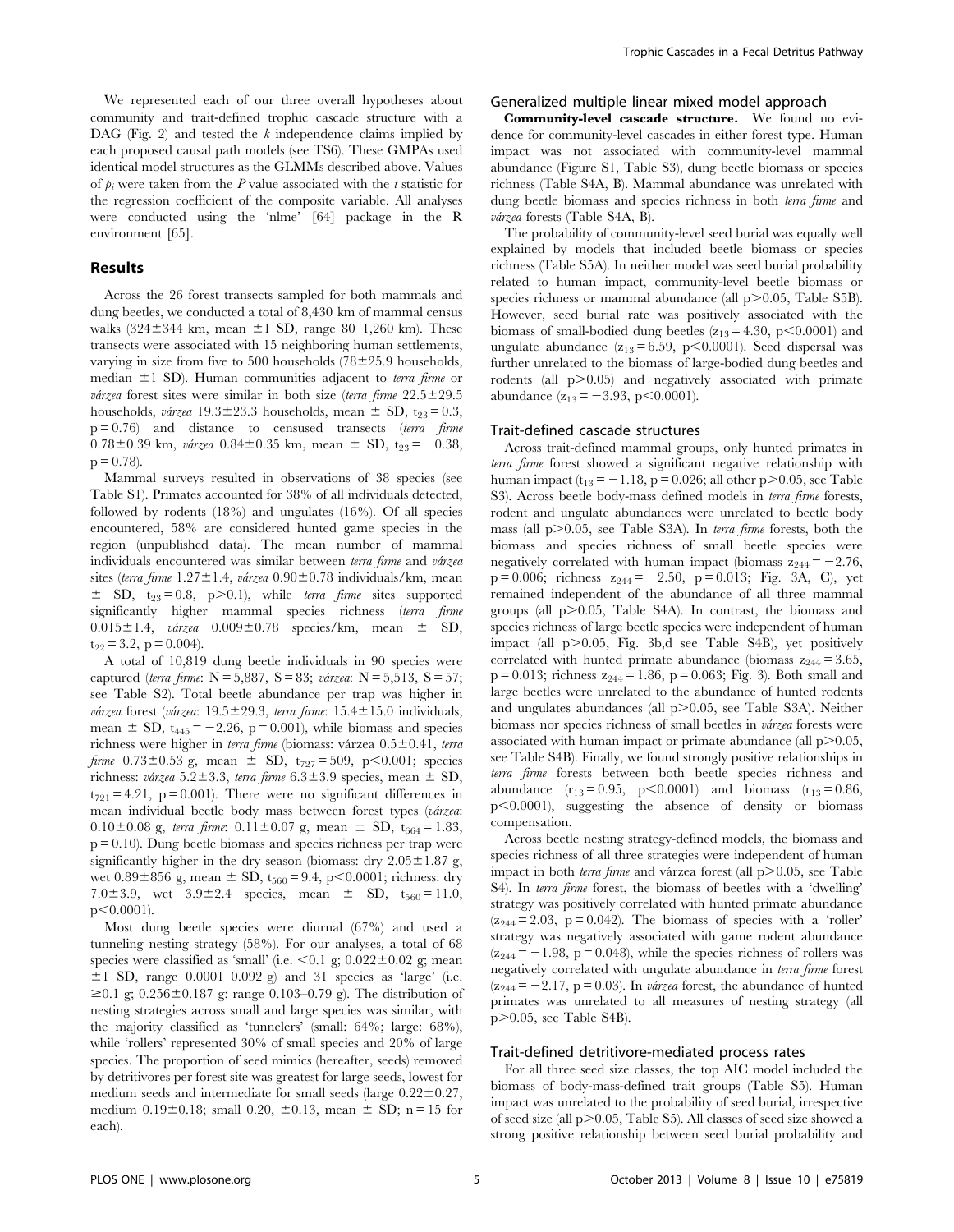

Figure 3. Standardized regression coefficients  $(\beta)$  for GLM models of terra firme dung beetle biomass and species richness. Models conducted separately for (A, C) small-bodied and (D, E) largebodied beetle species; model terms include human impact and game mammal abundance. doi:10.1371/journal.pone.0075819.g003

the biomass of small-bodied beetles (large:  $z_{15} = 2.87$ , p = 0.0041; medium:  $z_{15} = 2.21$ , p = 0.027; small:  $z_{15} = 2.05$ , p = 0.041), as well as ungulate abundance (large:  $z_{15} = 4.29$ , p $\leq 0.0001$ ; medium:  $z_{15} = 2.87$ , p = 0.004; small:  $z_{15} = 3.62$ , p $\leq 0.0001$ ). The likelihood of small seed burial was negatively associated with primate abundance  $(z_{59} = -2.51, p = 0.012, Fig. 4)$ . Rodent abundance was unrelated to seed burial for all size classes (all  $p > 0.05$ , see Table S5B).



Figure 5. Model structure and standardized path coefficients from generalized multilevel path analysis. Path coefficients (i.e. standardized regression coefficients) above each DAG of the detrital pathway in (A) terra firme and (D) várzea forests represent values for models based on dung beetle biomass; path coefficients below represent models based on dung beetle species richness. No path coefficients were significant at the  $\alpha = 0.05$  level. doi:10.1371/journal.pone.0075819.g005

### Generalized multilevel path analysis approach

We found support for community-level (Fig. 2a, d), but not traitdefined (Fig. 2b, c, e, f) cascade structure in both terra firme and várzea forest and for both dung beetle community attributes (terra *firme*: biomass  $C_6 = 4.17$ ,  $p = 0.65$ , species richness  $C_6 = 5.12$ ,  $p = 0.53$ ; várzea: biomass C<sub>2</sub> = 1.96, p = 0.37, species richness  $C_2 = 0.75$ , p = 0.69). Despite this strong overall model support, individual path coefficients from both forest types were weak (Fig. 5), and there was no evidence of significant relationships between any trophic level in either forest type.

#### **Discussion**

To our knowledge, this represents the first landscape-scale study on the influence of human activity on the structure and function of the fecal detrital pathway. We show that human presence in tropical forests can influence the fecal detritus food web structure via body-size-dependent responses by detritivores. These indirect impacts on fecal detritivores occurred even in the absence of strong community-level responses by game mammals to human



Figure 4. Standardized regression coefficients ( $\beta$ ) for GLM models of the probability of secondary seed burial. Model terms include human impact, game mammal abundance and dung beetle biomass. doi:10.1371/journal.pone.0075819.g004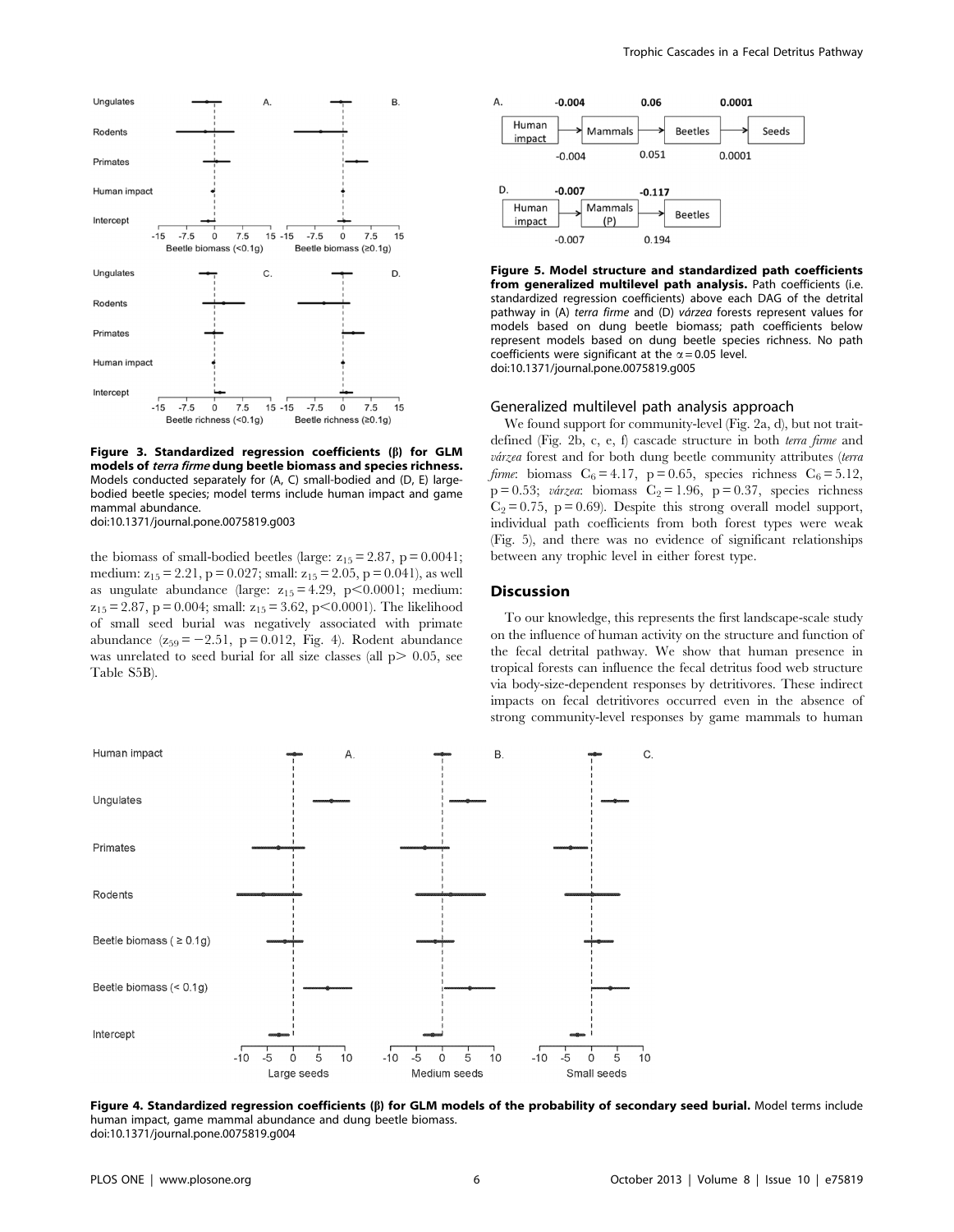activities. Human presence in tropical forest was most strongly associated with declining abundance of large-bodied primate game species, as commonly observed elsewhere in tropical forests [26,66]. We found no evidence that human activity indirectly influence rates of detritivore-mediated secondary seed dispersal rates. We also found few consistent relationships between beetlemediated seed dispersal and game mammal abundance. Seed dispersal rates were positively associated with the biomass of small, but not large-bodied beetles – an unexpected finding given the previous empirical support for a dominant role of larger-bodied beetle species in the secondary dispersal of large seeds [16,58,67,68]. Finally, we found stronger associations between dung beetles and both human presence and game mammal abundance in upland terra firme forests, compared to seasonally flooded várzea forests. Similar to other Neotropical studies, we detected no evidence of density or biomass compensation across the fecal detrivore community [69].

We found no consistent patterns of association between dung beetle nesting strategy and responses to human presence or game mammal abundance. Beetle species with a 'dwelling' strategy were positively associated with primate abundance in terra firme forest. In the Neotropics, all dwellers are strictly coprophagous members of a single genus (Eurysternus). In contrast, species with a 'rolling' nesting strategy were negatively associated with the abundance of both caviomorph rodents (i.e. Dasyprocta fuliginosa, Agouti paca) and ungulates (i.e. Mazama spp., Tapirus terrestris, Tayassu pecari, Pecari tajacu). While the predation of adult dung beetles by caviomorph rodents and ungulates is a possible explanation for these results [70], future manipulative studies will be required to understand the mechanisms behind these observed beetle-mammal associations.

We found stronger support for trophic effects defined by dung beetle body-size than those defined by nesting strategy. Contrary to our initial expectations [9], small-bodied beetle species were disproportionately sensitive to human presence in (upland) tropical forests. A similarly negative effect on small-bodied beetles was reported by Andresen and Laurance (2007) in Barro Colorado Island, Panama, even 15 years after hunting activity had ceased [11]. Culot et al. (2013) also reported that negative trends between mammal abundance and dung beetle species richness were stronger for smaller-bodied beetles [71]. In contrast, human impact was unrelated to the diversity and biomass larger-bodied beetles in either forest type. The combination of hunting pressure, and mammal avoidance near permanent human settlement may translate into 'sinks' of lower feces availability that disproportionately impact smaller beetle species with reduced dispersal abilities that are incapable of subsidizing their diet in neighboring patches with greater fecal resources. In contrast, the neutral response by large beetles to human activity may be a result of three potentially interacting phenomena: (1) dispersal-mediated buffering, (2) resource scarcity effects, and/or (3) the human subsidy effect.

First, the high vagility of large dung beetles may enable the detection and pursuit of fecal resources across wider spatial extents [72], which can buffer the fitness effects of local resource scarcity, relative to smaller beetles. Such effects may be more likely at early stages of defaunation, when local resource depletion operates in patches of higher and lower resources, rather than across an entire region.

Alternatively, the neutral abundance response of larger-bodied beetles in areas of human settled areas may arise from a positive relationship between local resource scarcity and capture rates [73,74]. Such resource scarcity effects are a common practical issue for field studies that use attractive baits [75], are more likely to influence capture rates of larger individuals with elevated dispersal abilities, responding to food resources detected over wider spatial scales. Future work should attempt to determine the role of such scarcity effects on observational studies that report perplexingly strong and negative relationships between beetle abundance and mammal biomass [71]. Third and finally, local subsidies of human fecal resources may positively influence either the population density or observed capture rates of larger-bodied beetles, given the ready attraction of dung beetles to primate (including human) feces, and the frequent occurrence of open-air defecation in this study system (Nichols, pers. obs.). We consider this final alternative hypothesis to be relatively unlikely, both because a human fecal subsidy should positively influence small and large-bodied beetles, and because the positive impact of this subsidy should be tempered by the strongly negative abundance responses to the agricultural land-use that surround human settlements [76].

For large-bodied dung beetles in terra firme forest, we observed a decoupled response to human activity (neutral) and the abundance of large-bodied ateline primates (positive) that were themselves strongly impacted by human activity. This decoupled response may reflect the high demographic consequences of dispersal through the faunal depletion zone for large-bodied primates [38,77,78]; effects that may be relatively neutral for large-bodied beetles.

Any of these three of these size-biased processes may translate into a degree of functional 'spatial insurance' [72] across the heterogeneous fecal resource landscape of hunted tropical forests. The persistence of such spatial insurance is likely to be sensitive to activities that reduce connectivity between fecal resource patches, including increased mammal offtake around permanent human settlements and localized land-use changes following agricultural expansion. Taken together, these results suggest that the lasting human footprint on dung beetle persistence may accrue through two distinct pathways: early declines of small-bodied beetle species, compounded by subsequent declines of large-bodied specialists.

We found no relationship between human activity in tropical forest and detritivore-mediated rates of secondary seed dispersal. Strong attenuation between top-down forces and processes related to plant growth and demography are not uncommon in trophic cascade studies, particularly those that focus on density-mediated indirect interactions between predators and plants [79,80]. We also found a strong, unexpected relationship between the biomass of small-bodied beetle species and the probability of burial for large seeds. These results differ from those reported from an identical experimental design in another western Amazonian site, where both the biomass and richness of larger-bodied beetles and richness (though not biomass) of small beetles were positively associated with large seed burial rate [81]. These contradictory results echo a lack of clear, consistent associations between dung beetle community attributes and beetle-mediated ecological function in observational studies [67,74,82].

We posit that part of this variability may arise from a widespread sampling artifact. In studies that collect data on ecological process rates and biodiversity in separate steps (i.e. through mesocosms and pitfall traps, as used here), differences in the size of the baits used to measure function (150 g) or attract beetle diversity in pitfalls (20 g) may introduce a large-beetle bias in ecological process measurements, as larger-bodied beetles can respond from greater distances to the larger scent plumes emitted by functional mesocosms. Horgan (2005) reported marked differences in observed beetle-function relationships when mesocosm data were compared with biodiversity data collected either directly within the mesocosms, or in neighboring pitfall traps (as used here). This suggests that size-biased sampling artifacts can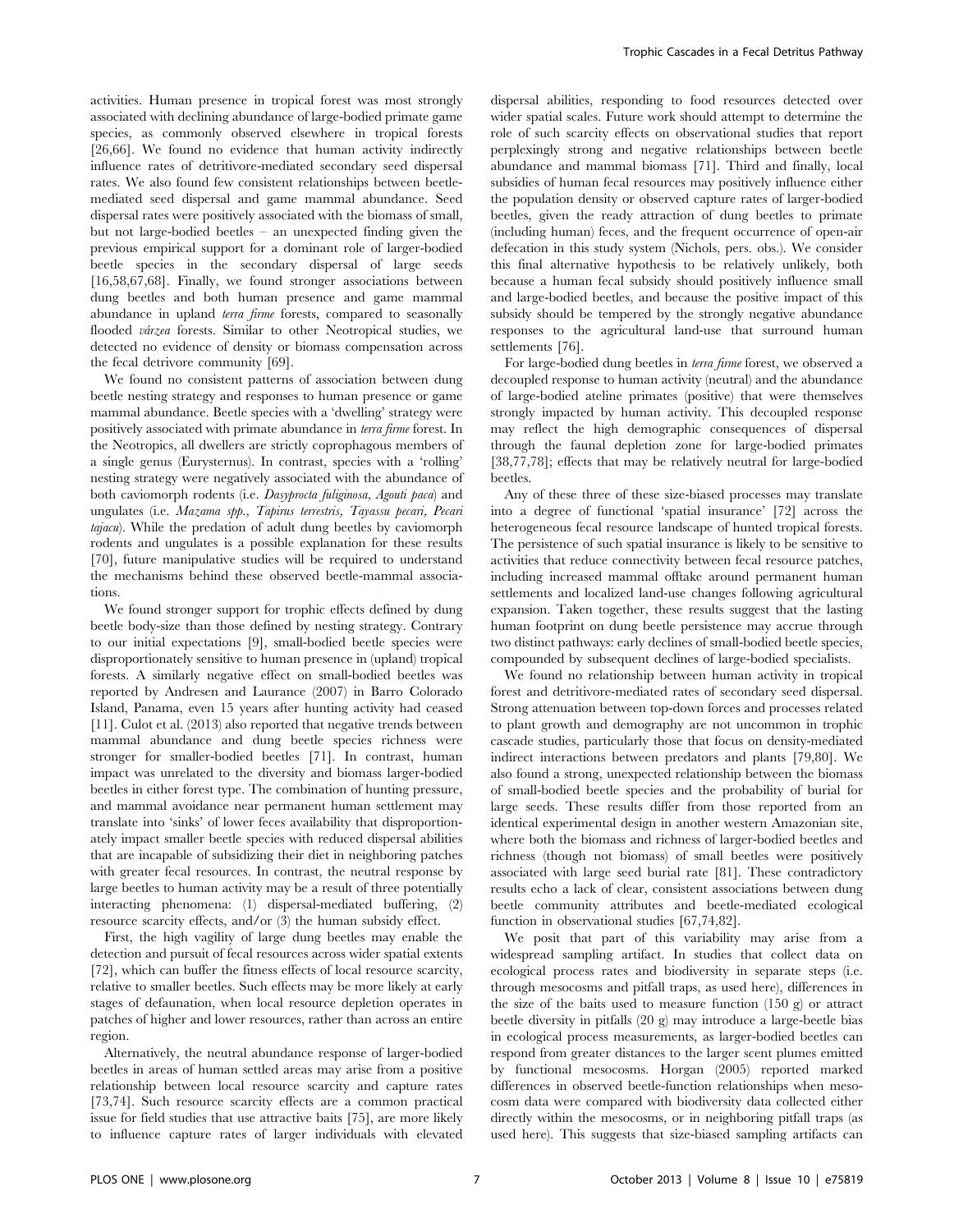indeed influence the observed correlations between dung beetle community attributes and function. This artifact can be overcome with simple modifications to the collection of either paired functional or biodiversity data.

We also found that forest type strongly mediated trophic cascade strength, with clearer evidence for human impact-induced cascade effects in terra firme, rather than várzea forests. These differences were strong, and are likely associated with the biological and socio-economic features unique to each forest types, despite their naturally close spatial proximity. Biomass of all vertebrates [83] and large-bodied primates in particular [84] can be orders of magnitude lower in upland, oligotrophic forests than in neighboring seasonally flooded forests [30], potentially leaving stronger signatures of co-decline in areas where hunting pressure was recently or historically high. In addition, as opportunistic hunting typically accompanies extractive and agricultural activities [45,85], the year-round accessibility of terra firme forests, and location of manioc fields within terra firme sites may support the exploitation of large-bodied primates in upland forest, beyond the threshold at which active pursuit is predicted on the basis of hunting effort alone [86]. These general differences between terra firme and várzea forests were specifically present across our study region, where the two forest types differed in mean basal area [34], vertebrate community structure (this study; Endo unpublished) and patterns of human forest access and use [87,88].

Finally, we found that our use of two analytical approaches (i.e. GLMM and GMPA) resulted in strikingly different assessments of both cascade structure and strength. Path analysis suggested that a community-level model of cascade structure was most appropriate for both forest types, a result potentially linked to the higher number of parameters in trait-defined models (see Table S6). Despite the support for these community models, the individual path coefficients linking trophic levels were weak, reflecting similar results to those reported from generalized linear mixed models. Taken together, these results highlight the complementarity of these analytical approaches, and suggest that further examination of the structure of trophic cascades along the fecal detritus pathway is warranted.

Our study also raises an interesting and currently underexplored issue, related to the net effects on ecological function of cascade dynamics in donor-controlled systems. When the indirect interactions that lead to detritivore decline are mediated by a reduction in the availability of detrital resources, and the ecological processes of interest result from the consumption of those detrital resources, does biodiversity loss beget a true net loss of ecological functioning? This question stems from the donor-controlled nature of the detritus pathway, and is generalizable to any detritus based system. While feedbacks between plants and plant consumers in green-world pathways largely determine overall cascade structure and strength [17,89], the absence of interactions between detritus and detritus consumers has been alternatively proposed to weaken detrital cascades [90] or alternatively strengthen them relative to plant cascades, by tightly coupling consumption to resource depletion. A quantitative exploration of these questions will demand new information on the topology of ecological interaction networks formed by fecal detritus producers and consumers, as well as an improved understanding of the spatial dynamics of feces producer and consumer co-decline.

Our landscape-level study allowed us to detect evidence for a cascading impact of human activity on detritivores, but not detritivore-mediated processes [91]. Future manipulated experiments will be necessary to determine the mechanisms by which human activity influences cascade structure and strength in the fecal detritus web. In particularly, disentangling the potential influence of dung beetle mobility on cascade dynamics observed here will require additional attention to the spatial dimensions of trophic cascades [92], including spatial patterns of mammal defaunation [93], the interaction of beetle dispersal ability and fecal resource availability [94], and how spatial exchanges across areas exposed to variable levels of hunting pressure may affect dung beetle-mediated ecological process rates. Recent evidence also suggests that future inclusion of trait-mediated indirect interactions in cascade studies will be critical to understanding cascade dynamics in the fecal detritus systems [10]. Such mechanisms may include predator-mediated changes in detritivore behavior, physiology or even stoichiometry [95,96], and importantly may strongly influence the observed functional and spatial relationships [97] between detritivores and plant-facilitating processes, even in the absence of obvious density-mediated effects [10]. Our findings provide the first landscape-scale evidence that human presence in tropical forests can influence the structure of fecal detritus pathways and support the ongoing prioritization of research that explores the impacts of human use of tropical forest on food web structure and function.

# Supporting Information

Figure S1 Relationship between human settlement size and the abundance of large and medium diurnal tropical mammals.



Table S1 Summary of mammals encountered through 8,430 km of line transect sampling in both  $vá rze a$  and terra firme forest sites (terra firme  $N = 15$ , várzea  $N = 11$ .

(DOCX)

Table S2 Total number of captures per habitat type and values of three species traits: mean body mass, activity period and food relocation strategy. Abundances represent total captures from *terra firme* ( $n = 369$  trap nights) and *várzea* forests  $(n = 277$  trap nights).



Table S3 Generalized linear regression results of medium and large-bodied diurnal game mammals as a function of human impact in terra firme and várzea forest.

(DOCX)

Table S4 Generalized linear regression results of detritivorous dung beetles as a function of human impact, game mammal abundance and sampling season in terra firme  $(A)$  and várzea forest  $(B)$ . (DOCX)

Table S5 AIC model selection results (A) and generalized linear regression results (B) for AIC top models of dung beetle-mediated secondary seed burial. (DOCX)

Table S6 The Bu basis set of d-separation for three alternative causal path models of the direct and indirect impacts of human activity in terra firme and várzea forests.

(DOCX)

# Acknowledgments

We gratefully thank the communities of ResEx Médio Juruá and RDS Uacarí for their patience, insights and support, with particular thanks to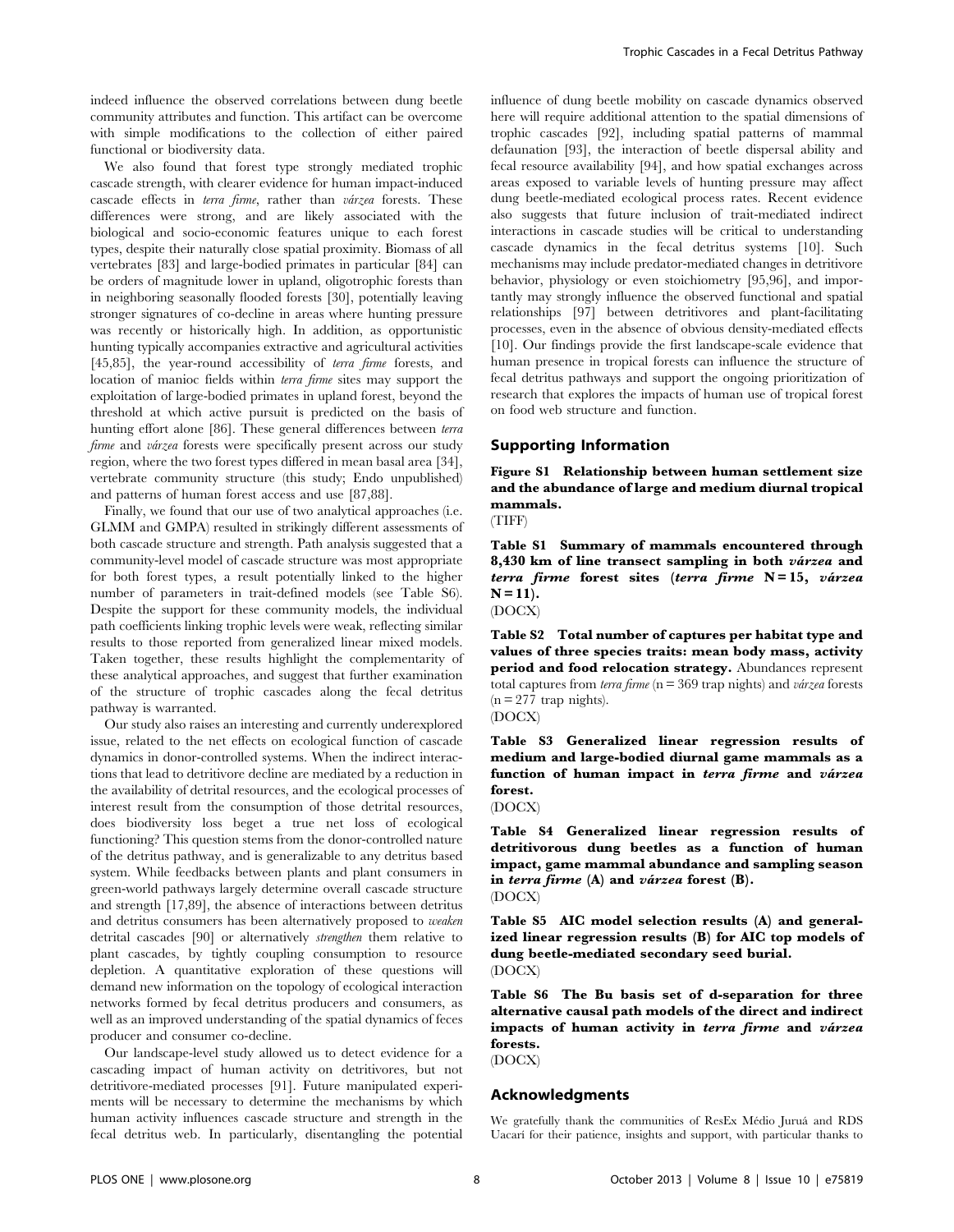field assistants Seu Antonio Jurití and Bola. Additional line-transect survey data was provided in partnership with the ProBUC program of the Centro Estadual de Unidades de Conservação, a division of the Amazonas State Secretariat for Environment and Development. This is publication No. 8 of the Projeto Médio Juruá series on resource management in Amazonian reserves.

#### References

- 1. Schmitz OJ, Hamback PA, Beckerman AP (2000) Trophic cascades in terrestrial systems: A review of the effects of carnivore removals on plants. American Naturalist 155: 141–153.
- 2. Schmitz OJ (2006) Predators have large effects on ecosystem properties by changing plant diversity, not plant biomass. Ecology 87: 1432–1437.
- 3. Estes JA, Terborgh J, Brashares JS, Power ME, Berger J, et al. (2011) Trophic downgrading of planet Earth. Science 333: 301–306.
- 4. Terborgh J, Estes JA (2010) Trophic Cascades: Predators, Prey and the Changing Dynamics of Nature. Washington, DC: Island Press.
- 5. Wu X, Duffy JE, Reich PB, Sun S (2011) A brown-world cascade in the dung decomposer food web of an alpine meadow: effects of predator interactions and warming. Ecological Monographs 81: 313–328.
- 6. Wardle DA, Bardgett RD (2004) Human-induced changes in large herbivorous mammal density: the consequences for decomposers. Frontiers in Ecology and the Environment 2: 145–153.
- 7. Schmitz OJ, Hawlena D, Trussell GC (2010) Predator control of ecosystem nutrient dynamics. Ecology Letters pp. 1199–1209.
- 8. Moore J, Berlow E, Coleman D, de Ruiter P, Dong Q, et al. (2004) Detritus, trophic dynamics and biodiversity. Ecology Letters 7: 584–600.
- 9. Nichols E, Gardner TA, Peres CA, Spector S, Scarabaeinae Res N (2009) Codeclining mammals and dung beetles: an impending ecological cascade. Oikos 118: 481–487.
- 10. Zhao C, Griffin J, Wu X, Sun S (2013) Predatory beetles facilitate plant growth by driving earthworms to lower soil layers. Journal of Animal Ecology
- 11. Andresen E, Laurance SGW (2007) Possible indirect effects of mammal hunting on dung beetle assemblages in Panama. Biotropica 39: 141–146.
- 12. Nichols E, Gardner TA, Peres CA, Spector S (2009) Co-declining mammals and dung beetles: an impending ecological cascade. Oikos 118: 481–487.
- 13. Nichols E, Spector S, Louzada J, Larsen T, Amezquita S, et al. (2008) Ecological functions and ecosystem services of Scarabaeine dung beetles: a review. Biological Conservation 141: 1461–1474.
- 14. Terborgh J, Nuñez-Iturri G (2006) Disperser-free tropical forests await an unhappy fate. In: Laurance W, Peres CA, editors. Emerging Threats to Tropical Forests. Chicago & London: University of Chicago Press. pp. 241–252.
- 15. Stoner KE, Vulinec K, Wright SJ, Peres CA (2007) Hunting and plant community dynamics in tropical forests: a synthesis and future directions. Biotropica 39: 385–392.
- 16. Andresen E, Feer F (2005) The role of dung beetles as secondary seed dispersers and their effect on plant regeneration in tropical rainforests. In: Forget PM, Lambert JE, Hulme PE, Vander Wall SB, editors. Seed fate: Predation, dispersal and seedling establishment Wallingford, Oxfordshire, UK: CABI International. pp. 331–349.
- 17. Polis GA (1999) Why are parts of the world green? Multiple factors control productivity and the distribution of biomass. Oikos 86: 3–15.
- 18. Strong DR (1992) Are trophic cascades all wet? Differentiation and donorcontrol in speciose ecosystems. Ecology 73: 747–754.
- 19. Persson L (1999) Trophic cascades: abiding heterogeneity and the trophic level concept at the end of the road. Oikos 85: 385–397.
- 20. Polis GA, Strong DR (1996) Food web complexity and community dynamics. American Naturalist 147: 813–846.
- 21. Otto SB, Berlow EL, Rank NE, Smiley J, Brose U (2008) Predator diversity and identity drive interaction strength and trophic cascades in a food web. Ecology 89: 134–144.
- 22. Mooney KA, Halitschke R, Kessler A, Agrawal AA (2010) Evolutionary tradeoffs in plants mediate the strength of trophic cascades. Science 327: 1642–1644.
- 23. Werner EE, Peacor SD (2003) A review of trait-mediated indirect interactions in ecological communities. Ecology 84: 1083–1100.
- 24. Vazquez DP, Chacoff NP, Cagnolo L (2009) Evaluating multiple determinants of the structure of plant-animal mutualistic networks. Ecology 90: 2039–2046.
- 25. Bascompte J, Melian CJ, Sala E (2005) Interaction strength combinations and the overfishing of a marine food web. Proceedings of the National Academy of Sciences of the United States Of America 102: 5443–5447.
- 26. Peres C, Palacios E (2007) Basin-wide effects of game harvest on vertebrate population densities in Amazonian forests: implications for animal-mediated seed dispersal. Biotropica 39: 304–315.
- 27. Markl JS, Schleuning M, Forget PM, Jordano P, Lambert JE, et al. (2012) Metaanalysis of the effects of human disturbance on seed dispersal by animals. Conservation Biology 26: 1072–1081.
- 28. Bayley PN, Petrere M (1989) Amazon fisheries: assessment methods, current status and management options. Special Publications of the Canadian Journal of Fisheries and Aquatic Sciences 106: 385–398.
- 29. Peres CA (2000) Evaluating the impact and sustainability of subsistence hunting at multiple Amazonian forest sites. In: Robinson JG, Bennett EL, editors.

# Author Contributions

Conceived and designed the experiments: EN CAP SS JL. Performed the experiments: EN RB GS WE. Analyzed the data: EN MU. Contributed reagents/materials/analysis tools: SS JL. Wrote the paper: EN MU CAP SS JL RB GS WE.

Hunting for Sustainability in Tropical Forests. New York: Columbia University Press. pp. 31–56.

- 30. Haugaasen T, Peres CA (2005) Primate assemblage structure in Amazonian flooded and unflooded forests. American Journal of Primatology 67: 243–258.
- 31. Haugaasen T, Peres CA (2005) Mammal assemblage structure in Amazonian flooded and unflooded forests. Journal Of Tropical Ecology 21: 133–145.
- 32. Newton P, Endo W, Peres CA (2012) Determinants of livelihood strategy variation in two extractive reserves in Amazonian flooded and unflooded forests. Environmental Conservation 39: 97–110.
- 33. Puertas PE, Bodmer ER (2004) Hunting effort as a tool for community-based wildlife management in Amazonia. In: Silvius KM, Bodmer RE, Fragoso IMV, editors. People in Nature: Wildlife conservation in South and Central America. New York: Columbia University Press. pp. 122–135.
- 34. Hawes J, Peres C, Riley L, Hess L (2012) Landscape-scale variation in structure and biomass of Amazonian seasonally flooded and unflooded forests. Forest Ecology and Management 281: 163–176.
- 35. Derickx J (1992) No Coração da Amazônia: Juruá o Rio que Chora. Petropolis: Vozes.
- 36. Estercil N, Schweickardt Kt (2010) Territórios amazônicos de reforma agrária e de conservação da natureza. Bol Mus Para Emílio Goeldi Cienc Hum 5: 59-77.
- 37. IBGE (2010) Censo Populacional 2010. Instituto Brasileiro de Geografia e Estatística (IBGE)
- 38. Jerozolimski A, Peres C (2003) Bringing home the biggest bacon: a cross-site analysis of the structure of hunter-kill profiles in Neotropical forests. Biological Conservation 111.
- 39. Urquiza-Haas T, Peres CA, Dolman PM (2011) Large vertebrate responses to forest cover and hunting pressure in communal landholdings and protected areas of the Yucatan Peninsula, Mexico. Animal Conservation 14: 271–282.
- 40. Rist J, Rowcliffe M, Cowlishaw G, Milner-Gulland EJ (2008) Evaluating measures of hunting effort in a bushmeat system. Biological Conservation 141: 2086–2099.
- 41. Naughton-Treves L, Mena JL, Treves A, Alvarez N, Radeloff VC (2003) Wildlife survival beyond park boundaries: The impact of slash-and-burn agriculture and hunting on mammals in Tambopata, Peru. Conservation Biology 17: 1106–1117.
- 42. Fa JE, Ryan SF, Bell DJ (2005) Hunting vulnerability, ecological characteristics and harvest rates of bushmeat species in afrotropical forests. Biological Conservation 121: 167–176.
- 43. Poulsen JR, Clark CJ, Bolker BM (2011) Decoupling the effects of logging and hunting on an Afrotropical animal community. Ecological Applications 21: 1819–1836.
- 44. Fa J, Brown D (2009) Impacts of hunting on mammals in African tropical moist forests: a review and synthesis. Mammal Review 39: 231–265.
- 45. Parry L, Barlow J, Peres CA (2009) Allocation of hunting effort by Amazonian smallholders: Implications for conserving wildlife in mixed-use landscapes. Biological Conservation 142: 1777–1786.
- 46. Franzen M (2006) Evaluating the sustainability of hunting: a comparison of harvest profiles across three Huaorani communities. Environmental Conservation 33: 36–45.
- 47. Wilkie DS, Carpenter JF (1999) Bushmeat hunting in the Congo Basin: An assessment of impacts and options for mitigation. Biodiversity & Conservation 8: 927–955.
- 48. Refisch J, Kone I (2005) Impact of commercial hunting on monkey populations in the Tai region, Cote d'Ivoire. BIOTROPICA 37: 136–144.
- 49. MEB (2003) Movimento Educação de Base Departamento de Carauari. Memorial Institucional do MEB. Amazonas Relatorio.
- 50. Peres CA, Cunha A $\left( 2011\right)$  Censo e monitoramento de vertebrados de médio e grandee porte por transecção linear em florestas tropicais. Brasília: Wildife Conservation Society, Ministério do Meio Ambiente e ICMBio, Brasil.
- 51. Peres CA (1999) Nonvolant mammal community structure in different Amazonian forest types. In: Eisenberg JF, Redford KH, editors. Mammals of the Neotropics: the Central Neotropics. Chicago: University of Chicago Press. pp. 564–581.
- 52. Nichols E, Gardner TA (2011) Dung beetles as a model taxon for conservation science and management. Dung Beetle Ecology and Evolution
- 53. Larsen TH, Lopera A, Forsyth A (2006) Extreme trophic and habitat specialization by Peruvian dung beetles (Coleoptera : Scarabaeidae : Scarabaeinae). Coleopterists Bulletin 60: 315–324.
- 54. Howden HF, Nealis VG (1975) Effects of clearing in a tropical rain forest on the composition of the coprophagous scarab beetle fauna (Coleoptera). Biotropica 7: 77–83.
- 55. Martin-Piera F, Lobo JM (1996) A comparative discussion of trophic preferences in dung beetle communities. Miscellania Zoologica Barcelona 19: 13–31.